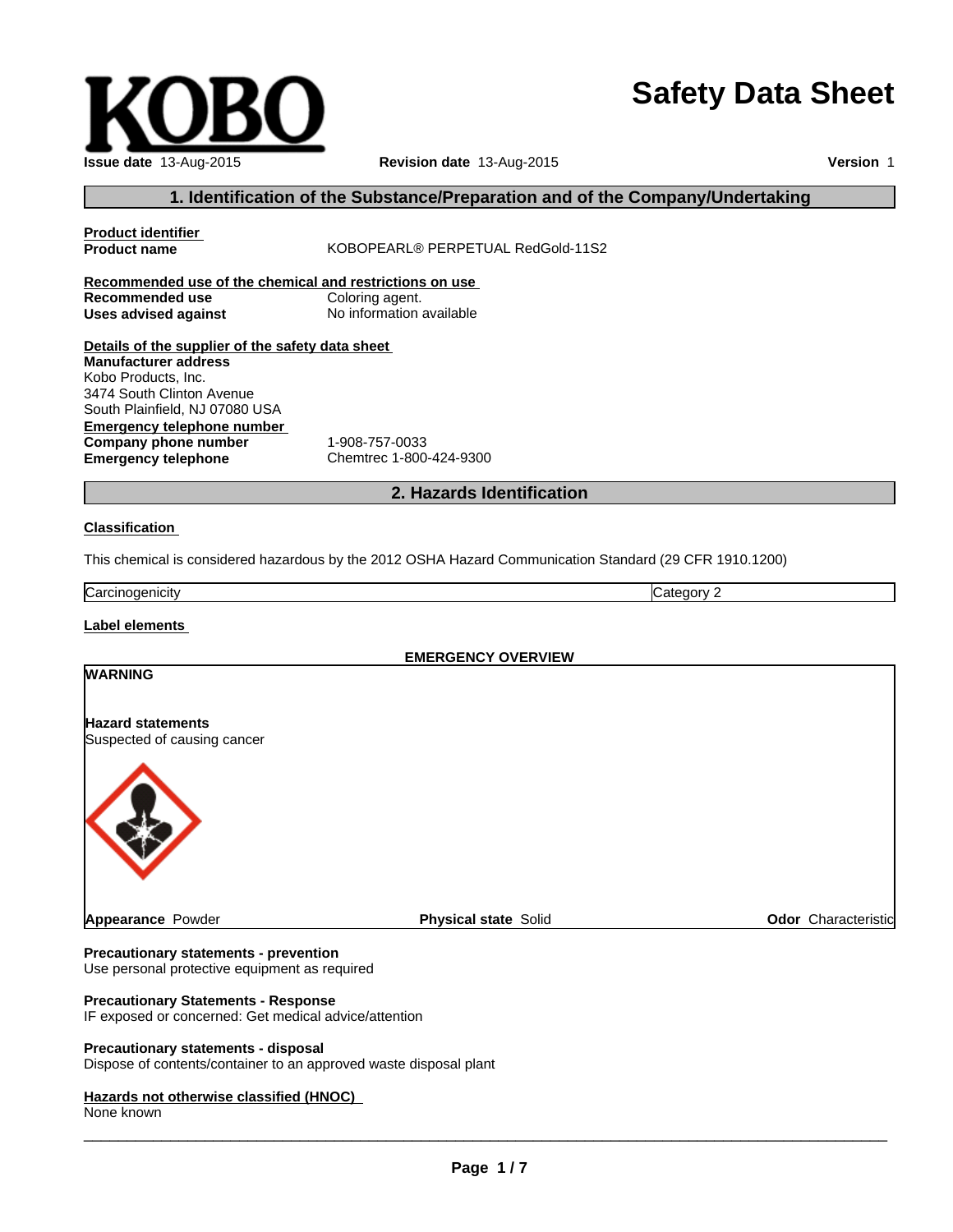#### **Other Information**

No information available

# **3. Composition/information on Ingredients**

 $\_$  ,  $\_$  ,  $\_$  ,  $\_$  ,  $\_$  ,  $\_$  ,  $\_$  ,  $\_$  ,  $\_$  ,  $\_$  ,  $\_$  ,  $\_$  ,  $\_$  ,  $\_$  ,  $\_$  ,  $\_$  ,  $\_$  ,  $\_$  ,  $\_$  ,  $\_$  ,  $\_$  ,  $\_$  ,  $\_$  ,  $\_$  ,  $\_$  ,  $\_$  ,  $\_$  ,  $\_$  ,  $\_$  ,  $\_$  ,  $\_$  ,  $\_$  ,  $\_$  ,  $\_$  ,  $\_$  ,  $\_$  ,  $\_$  ,

| <b>Chemical Name</b>      | <b>CAS No</b> | Weight-%     |
|---------------------------|---------------|--------------|
| Synthetic Fluorphlogopite | 12003-38-2    | 62.5-69.5    |
| Silica                    | 7631-86-9     | 14.5-20.5    |
| Titanium dioxide          | 13463-67-7    | $9.0 - 14.5$ |
| Triethoxycaprylylsilane   | 2943-75-1     | 1.0-3.0      |

| 4. First aid measures                                       |                                                                                                                                    |  |  |
|-------------------------------------------------------------|------------------------------------------------------------------------------------------------------------------------------------|--|--|
| <b>First aid measures</b>                                   |                                                                                                                                    |  |  |
| <b>General advice</b>                                       | If symptoms persist, call a physician.                                                                                             |  |  |
| Eye contact                                                 | Rinse immediately with plenty of water, also under the eyelids, for at least 15 minutes. If<br>symptoms persist, call a physician. |  |  |
| <b>Skin contact</b>                                         | Wash off immediately with soap and plenty of water while removing all contaminated<br>clothes and shoes.                           |  |  |
| <b>Inhalation</b>                                           | Remove to fresh air. If breathing is irregular or stopped, administer artificial respiration.                                      |  |  |
| Ingestion                                                   | If swallowed, do not induce vomiting: seek medical advice immediately and show this<br>container or label.                         |  |  |
| Self-protection of the first aider                          | Use personal protective equipment as required.                                                                                     |  |  |
| Most important symptoms and effects, both acute and delayed |                                                                                                                                    |  |  |
| <b>Symptoms</b>                                             | No known effects under normal use conditions.                                                                                      |  |  |
|                                                             | Indication of any immediate medical attention and special treatment needed                                                         |  |  |
| Note to physicians                                          | Effects of exposure (inhalation, ingestion or skin contact) to substance may be delayed.                                           |  |  |
|                                                             |                                                                                                                                    |  |  |

# **5. Fire-fighting measures**

# **Suitable extinguishing media**

Use extinguishing measures that are appropriate to local circumstances and the surrounding environment.

**Unsuitable extinguishing media** No information available.

# **Specific hazards arising from the chemical**

None in particular.

**Explosion data Sensitivity to mechanical impact** None. **Sensitivity to static discharge** None.

**Protective equipment and precautions for firefighters**

Use personal protective equipment as required.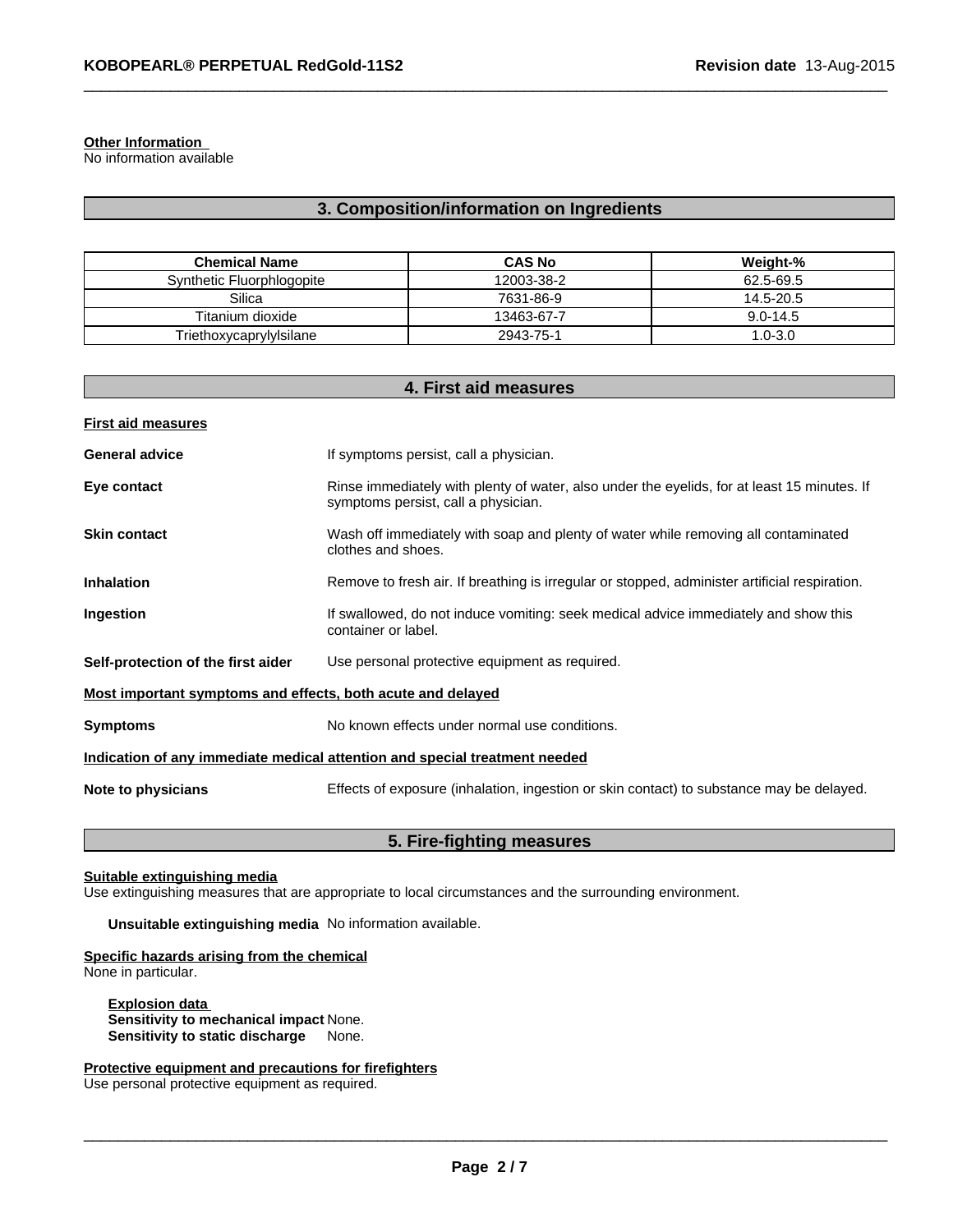# **6. Accidental release measures**

 $\_$  ,  $\_$  ,  $\_$  ,  $\_$  ,  $\_$  ,  $\_$  ,  $\_$  ,  $\_$  ,  $\_$  ,  $\_$  ,  $\_$  ,  $\_$  ,  $\_$  ,  $\_$  ,  $\_$  ,  $\_$  ,  $\_$  ,  $\_$  ,  $\_$  ,  $\_$  ,  $\_$  ,  $\_$  ,  $\_$  ,  $\_$  ,  $\_$  ,  $\_$  ,  $\_$  ,  $\_$  ,  $\_$  ,  $\_$  ,  $\_$  ,  $\_$  ,  $\_$  ,  $\_$  ,  $\_$  ,  $\_$  ,  $\_$  ,

## **Personal precautions, protective equipment and emergency procedures**

| <b>Personal precautions</b>                          | Use personal protective equipment as required. Avoid contact with eyes. Wash thoroughly<br>after handling. |  |  |  |
|------------------------------------------------------|------------------------------------------------------------------------------------------------------------|--|--|--|
| For emergency responders                             | Use personal protective equipment as required.                                                             |  |  |  |
| <b>Environmental precautions</b>                     | Collect spillage. Do not allow into any sewer, on the ground or into any body of water.                    |  |  |  |
| Methods and material for containment and cleaning up |                                                                                                            |  |  |  |
| <b>Methods for containment</b>                       | Prevent further leakage or spillage if safe to do so.                                                      |  |  |  |
| Methods for cleaning up                              | Avoid creating dust. Sweep up and shovel into suitable containers for disposal.                            |  |  |  |
| Prevention of secondary hazards                      | Clean contaminated objects and areas thoroughly observing environmental regulations.                       |  |  |  |

| 7. Handling and Storage                                                                                                                         |                                                                                                |  |  |
|-------------------------------------------------------------------------------------------------------------------------------------------------|------------------------------------------------------------------------------------------------|--|--|
| <b>Precautions for safe handling</b>                                                                                                            |                                                                                                |  |  |
| Use personal protective equipment as required. Use only in well-ventilated areas. Wash<br>Advice on safe handling<br>thoroughly after handling. |                                                                                                |  |  |
| Conditions for safe storage, including any incompatibilities                                                                                    |                                                                                                |  |  |
| <b>Storage conditions</b>                                                                                                                       | Keep container tightly closed in a dry and well-ventilated place. Store at ambient conditions. |  |  |
| Incompatible materials                                                                                                                          | Strong oxidizing agents. Strong acids.                                                         |  |  |

# **8. Exposure Controls/Personal Protection**

# **Control parameters**

# **Exposure guidelines**

| <b>Chemical Name</b> | <b>ACGIH TLV</b>         | <b>OSHA PEL</b>                          | <b>NIOSH IDLH</b>           |
|----------------------|--------------------------|------------------------------------------|-----------------------------|
| Silica               |                          | TWA: 20 mppcf                            | IDLH: $3000 \text{ mg/m}^3$ |
| 7631-86-9            |                          | : (80)/(% SiO2) mg/m <sup>3</sup> TWA    | TWA: 6 $ma/m3$              |
| Titanium dioxide     | TWA: $10 \text{ mg/m}^3$ | TWA: $15 \text{ mg/m}^3$ total dust      | IDLH: $5000 \text{ mg/m}^3$ |
| 13463-67-7           |                          | (vacated) TWA: $10 \text{ mg/m}^3$ total |                             |
|                      |                          | dust                                     |                             |

# **Appropriate engineering controls**

| <b>Engineering controls</b>                                           | Ensure adequate ventilation, especially in confined areas.                |  |  |
|-----------------------------------------------------------------------|---------------------------------------------------------------------------|--|--|
| Individual protection measures, such as personal protective equipment |                                                                           |  |  |
| <b>Eye/face protection</b>                                            | Wear safety glasses with side shields (or goggles).                       |  |  |
| Skin and body protection                                              | Wear protective gloves and protective clothing.                           |  |  |
| <b>Respiratory protection</b>                                         | In case of insufficient ventilation, wear suitable respiratory equipment. |  |  |
| <b>General hygiene considerations</b>                                 | Handle in accordance with good industrial hygiene and safety practice.    |  |  |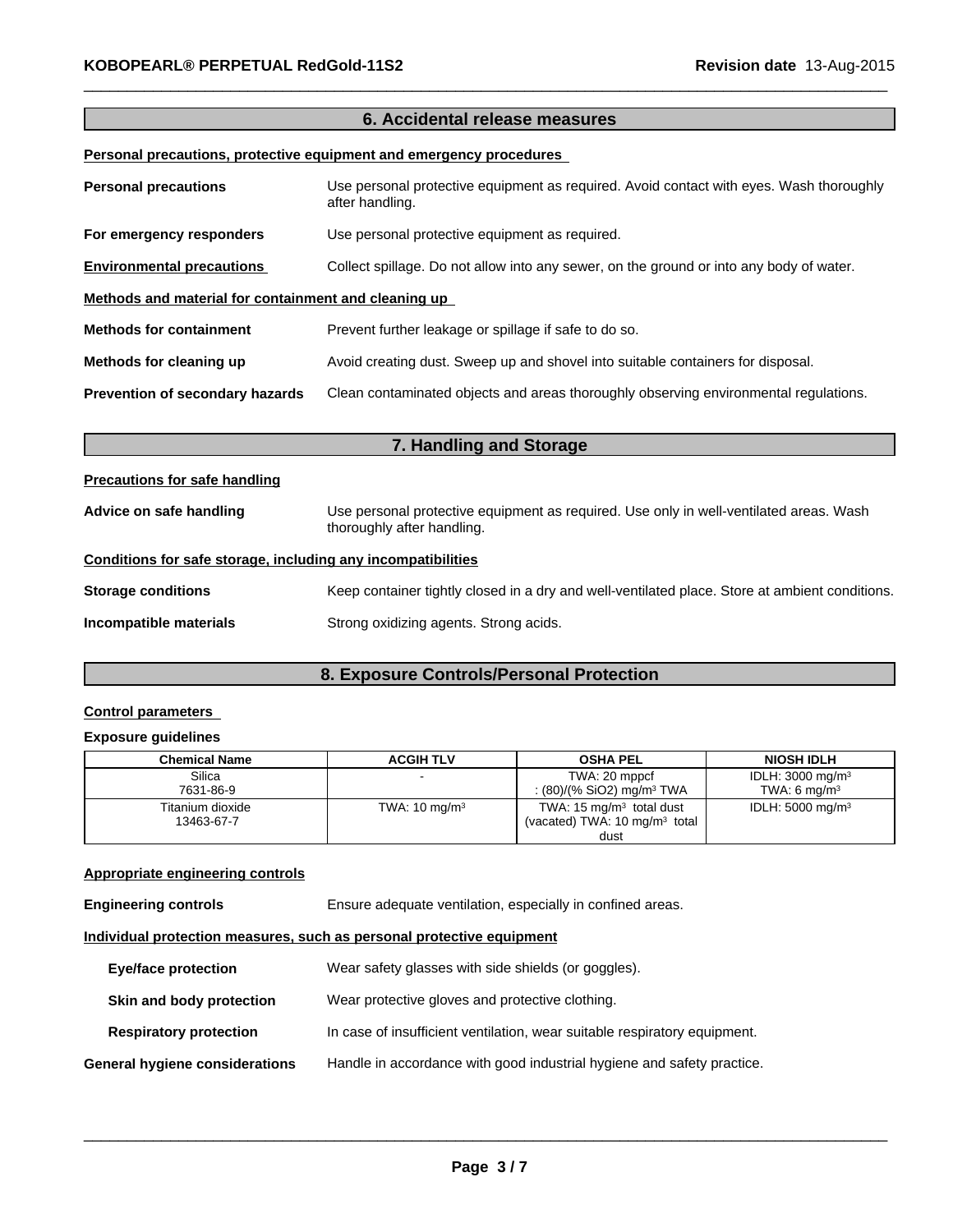# **9. Physical and Chemical Properties**

 $\_$  ,  $\_$  ,  $\_$  ,  $\_$  ,  $\_$  ,  $\_$  ,  $\_$  ,  $\_$  ,  $\_$  ,  $\_$  ,  $\_$  ,  $\_$  ,  $\_$  ,  $\_$  ,  $\_$  ,  $\_$  ,  $\_$  ,  $\_$  ,  $\_$  ,  $\_$  ,  $\_$  ,  $\_$  ,  $\_$  ,  $\_$  ,  $\_$  ,  $\_$  ,  $\_$  ,  $\_$  ,  $\_$  ,  $\_$  ,  $\_$  ,  $\_$  ,  $\_$  ,  $\_$  ,  $\_$  ,  $\_$  ,  $\_$  ,

# **Information on basic physical and chemical properties**

| <b>Physical state</b>            | Solid                    |                          |                          |
|----------------------------------|--------------------------|--------------------------|--------------------------|
| Appearance                       | Powder                   | Odor                     | Characteristic           |
| Color                            | <b>Red Gold</b>          | <b>Odor threshold</b>    | No information available |
|                                  |                          |                          |                          |
| <b>Property</b>                  | Values                   | Remarks •                |                          |
| рH                               |                          | No information available |                          |
| Melting point/freezing point     |                          | No information available |                          |
| Boiling point / boiling range    |                          | No information available |                          |
| <b>Flash point</b>               |                          | No information available |                          |
| <b>Evaporation rate</b>          |                          | No information available |                          |
| Flammability (solid, gas)        |                          | No information available |                          |
| <b>Flammability limit in air</b> |                          |                          |                          |
| <b>Upper flammability limit</b>  |                          | No information available |                          |
| Lower flammability limit         |                          | No information available |                          |
| Vapor pressure                   |                          | No information available |                          |
| <b>Vapor density</b>             |                          | No information available |                          |
| <b>Specific gravity</b>          |                          | No information available |                          |
| <b>Water solubility</b>          | Insoluble in water       |                          |                          |
| Solubility in other solvents     |                          | No information available |                          |
| <b>Partition coefficient</b>     |                          | No information available |                          |
| <b>Autoignition temperature</b>  |                          | No information available |                          |
| <b>Decomposition temperature</b> |                          | No information available |                          |
| <b>Kinematic viscosity</b>       |                          | No information available |                          |
| <b>Dynamic viscosity</b>         |                          | No information available |                          |
| <b>Explosive properties</b>      |                          | No information available |                          |
| <b>Oxidizing properties</b>      |                          | No information available |                          |
|                                  |                          |                          |                          |
| <b>Other Information</b>         |                          |                          |                          |
| <b>Softening point</b>           | No information available |                          |                          |
| <b>Molecular weight</b>          | No information available |                          |                          |
| VOC content (%)                  | No information available |                          |                          |
| <b>Density</b>                   | No information available |                          |                          |
| <b>Bulk density</b>              | No information available |                          |                          |

# **10. Stability and Reactivity**

**Reactivity**  No data available

**Chemical stability** Stable under normal conditions.

**Possibility of hazardous reactions** None under normal processing.

**Hazardous polymerization** Hazardous polymerization does not occur.

**Conditions to avoid** None known.

**Incompatible materials** Strong oxidizing agents. Strong acids.

#### **Hazardous decomposition products**

None under normal use conditions.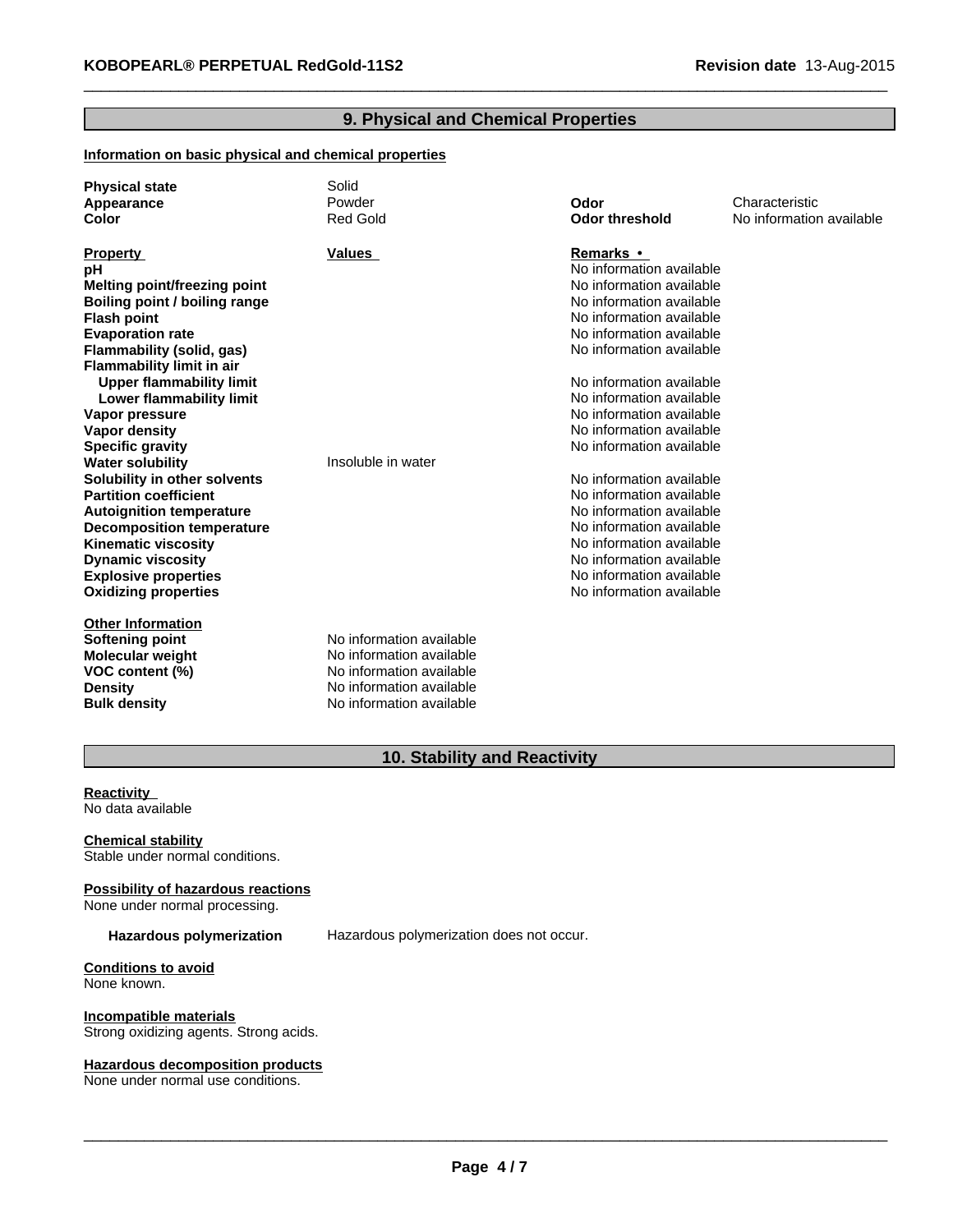# **11. Toxicological Information**

 $\_$  ,  $\_$  ,  $\_$  ,  $\_$  ,  $\_$  ,  $\_$  ,  $\_$  ,  $\_$  ,  $\_$  ,  $\_$  ,  $\_$  ,  $\_$  ,  $\_$  ,  $\_$  ,  $\_$  ,  $\_$  ,  $\_$  ,  $\_$  ,  $\_$  ,  $\_$  ,  $\_$  ,  $\_$  ,  $\_$  ,  $\_$  ,  $\_$  ,  $\_$  ,  $\_$  ,  $\_$  ,  $\_$  ,  $\_$  ,  $\_$  ,  $\_$  ,  $\_$  ,  $\_$  ,  $\_$  ,  $\_$  ,  $\_$  ,

#### **Information on likely routes of exposure**

#### **Product information**

| <b>Inhalation</b>   | No data available. |
|---------------------|--------------------|
| Eye contact         | No data available. |
| <b>Skin contact</b> | No data available. |
| Ingestion           | No data available. |

#### **Component information**

| <b>Chemical Name</b>                 | Oral LD50                | Dermal LD50             | <b>Inhalation LC50</b> |
|--------------------------------------|--------------------------|-------------------------|------------------------|
| Silica<br>7631-86-9                  | $>$ 5000 mg/kg (Rat)     | $>$ 2000 mg/kg (Rabbit) | $> 2.2$ mg/L (Rat) 1 h |
| Titanium dioxide<br>13463-67-7       | $> 10000$ mg/kg (Rat)    |                         |                        |
| Triethoxycaprylylsilane<br>2943-75-1 | $= 10060 \mu L/kg$ (Rat) | $=$ 5910 µL/kg (Rabbit) |                        |

#### **Information on toxicological effects**

**Symptoms** No information available.

#### **Delayed and immediate effects as well as chronic effects from short and long-term exposure**

**Skin corrosion/irritation** No information available.<br>**Serious eve damage/eve irritation** No information available. **Serious eye damage/eye irritation Irritation**<br> **Corrosivity** No information available.<br>
No information available. **Corrosivity Corrosivity No information available.**<br> **Sensitization** Moinformation available. **Germ cell mutagenicity** 

# No information available.<br>No information available. **Carcinogenicity** This product contains one or more substances which are classified by IARC as carcinogenic to humans (Group I), probably carcinogenic to humans (Group 2A) or possibly

| carcinogenic to humans (Group 2B). |  |  |
|------------------------------------|--|--|

| <b>Chemical</b><br>Name | <b>ACGIH</b> | <b>IARC</b> | <b>NITD</b><br>. | OCDA<br>UJNA |
|-------------------------|--------------|-------------|------------------|--------------|
| Titanium dioxide        |              | Group 2B    |                  |              |
| $\sim$<br>13463         |              |             |                  |              |

*IARC (International Agency for Research on Cancer)*

*Group 2B - Possibly Carcinogenic to Humans*

*OSHA (Occupational Safety and Health Administration of the US Department of Labor)*

*X - Present*

**STOT - repeated exposure<br>Aspiration hazard** 

**Reproductive toxicity** No information available.<br>**STOT - single exposure** No information available. **STOT - single exposure** No information available.<br> **STOT - repeated exposure** No information available. No information available.

# **12. Ecological Information**

# **Ecotoxicity**

| <b>Chemical Name</b> | Algae/aguatic plants             | Fish                                             | <b>Toxicity to</b><br><b>Microorganisms</b> | Crustacea                                  |
|----------------------|----------------------------------|--------------------------------------------------|---------------------------------------------|--------------------------------------------|
| Silica<br>7631-86-9  | 440: 72 h<br>Pseudokirchneriella | 5000: 96 h Brachydanio rerio<br>mg/L LC50 static |                                             | 7600: 48 h Ceriodaphnia<br>dubia mg/L EC50 |
|                      | subcapitata mg/L EC50            |                                                  |                                             |                                            |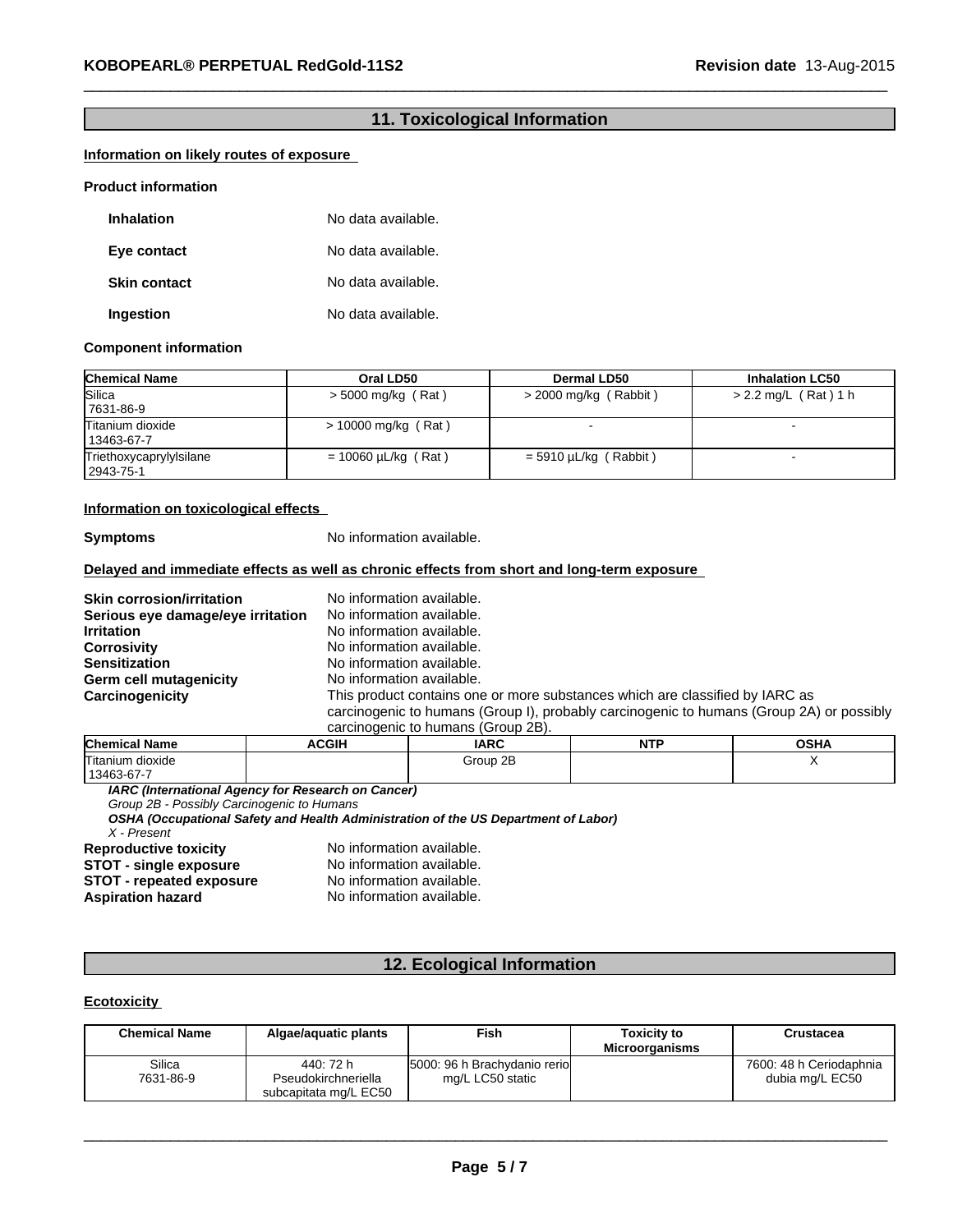# **Persistence and degradability**

No information available.

**Bioaccumulation** No information available.

**Other adverse effects** No information available

# **13. Disposal Considerations**

# **Waste treatment methods**

| Disposal of wastes     | Disposal should be in accordance with applicable regional, national and local laws and<br>regulations. |
|------------------------|--------------------------------------------------------------------------------------------------------|
| Contaminated packaging | Disposal should be in accordance with applicable regional, national and local laws and<br>regulations. |

 $\_$  ,  $\_$  ,  $\_$  ,  $\_$  ,  $\_$  ,  $\_$  ,  $\_$  ,  $\_$  ,  $\_$  ,  $\_$  ,  $\_$  ,  $\_$  ,  $\_$  ,  $\_$  ,  $\_$  ,  $\_$  ,  $\_$  ,  $\_$  ,  $\_$  ,  $\_$  ,  $\_$  ,  $\_$  ,  $\_$  ,  $\_$  ,  $\_$  ,  $\_$  ,  $\_$  ,  $\_$  ,  $\_$  ,  $\_$  ,  $\_$  ,  $\_$  ,  $\_$  ,  $\_$  ,  $\_$  ,  $\_$  ,  $\_$  ,

# **14. Transport Information**

| <b>DOT</b>  | Not regulated |
|-------------|---------------|
| ICAO (air)  | Not regulated |
| <b>IATA</b> | Not regulated |
| <b>IMDG</b> | Not regulated |
| RID         | Not regulated |
| <b>ADR</b>  | Not regulated |

# **15. Regulatory information**

| <b>International inventories</b> |                |
|----------------------------------|----------------|
| <b>TSCA</b>                      | Complies       |
| <b>DSL/NDSL</b>                  | Complies       |
| <b>EINECS/ELINCS</b>             | Complies       |
| <b>ENCS</b>                      | Not Determined |
| <b>IECSC</b>                     | Complies       |
| <b>KECL</b>                      | Complies       |
| <b>PICCS</b>                     | Complies       |
| <b>AICS</b>                      | Complies       |

**Legend:** 

**TSCA** - United States Toxic Substances Control Act Section 8(b) Inventory **DSL/NDSL** - Canadian Domestic Substances List/Non-Domestic Substances List **EINECS/ELINCS** - European Inventory of Existing Chemical Substances/European List of Notified Chemical Substances **ENCS** - Japan Existing and New Chemical Substances **IECSC** - China Inventory of Existing Chemical Substances **KECL** - Korean Existing and Evaluated Chemical Substances **PICCS** - Philippines Inventory of Chemicals and Chemical Substances **AICS** - Australian Inventory of Chemical Substances